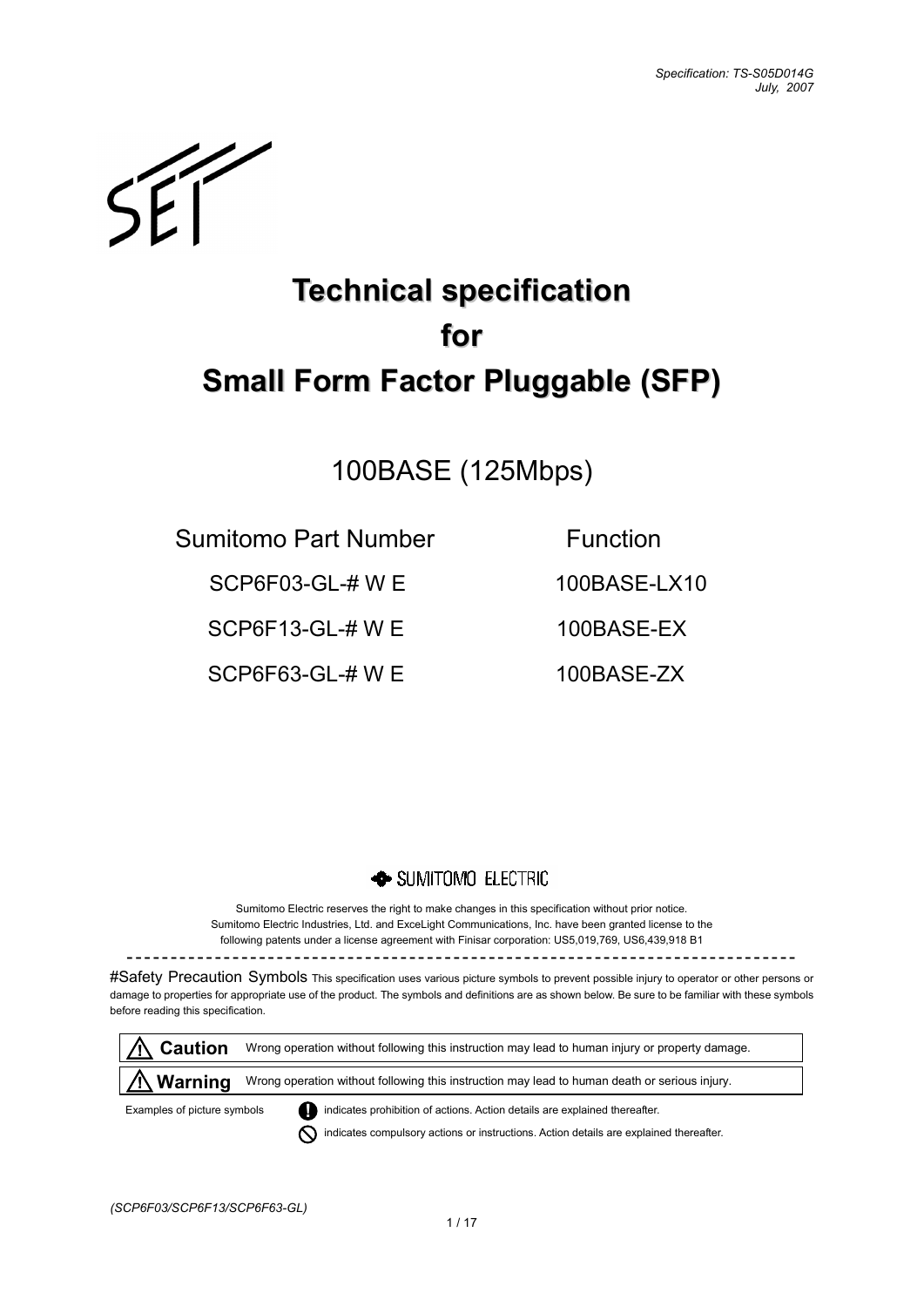## **1 General**

Features and applications of SCP6F03/6F13/6F63-GL are listed below.

#### **Features**

- \* RoHS-6 Compliant.
- \* Compliant with SFP MSA.
- \* SFF-8472 rev.9 compliant diagnostic monitoring implemented.
- \* Fast Ethernet (100BASE)
- \* Power Supply Voltage Single +3.3V
- \* Compact Package Size 57.5 X 13.9 X 8.6 mm
- 
- \* Electrical Interface AC coupled for DATA, LVTTL for Tx Disable and open collector output for
- 

LOS and Tx Fault. Circuit ground is internally isolated from frame ground.

- \* Connector Interface LC Duplex
- \* Serial ID Functionality
- \* Alarm and Warning Flags
- \* Bail type Actuator

## **2 Block diagram**



**Figure 1.** Block diagram

## **! Caution**



[ Do not disassemble this product. Otherwise, failure, electrical shock, overheating or fire may occur.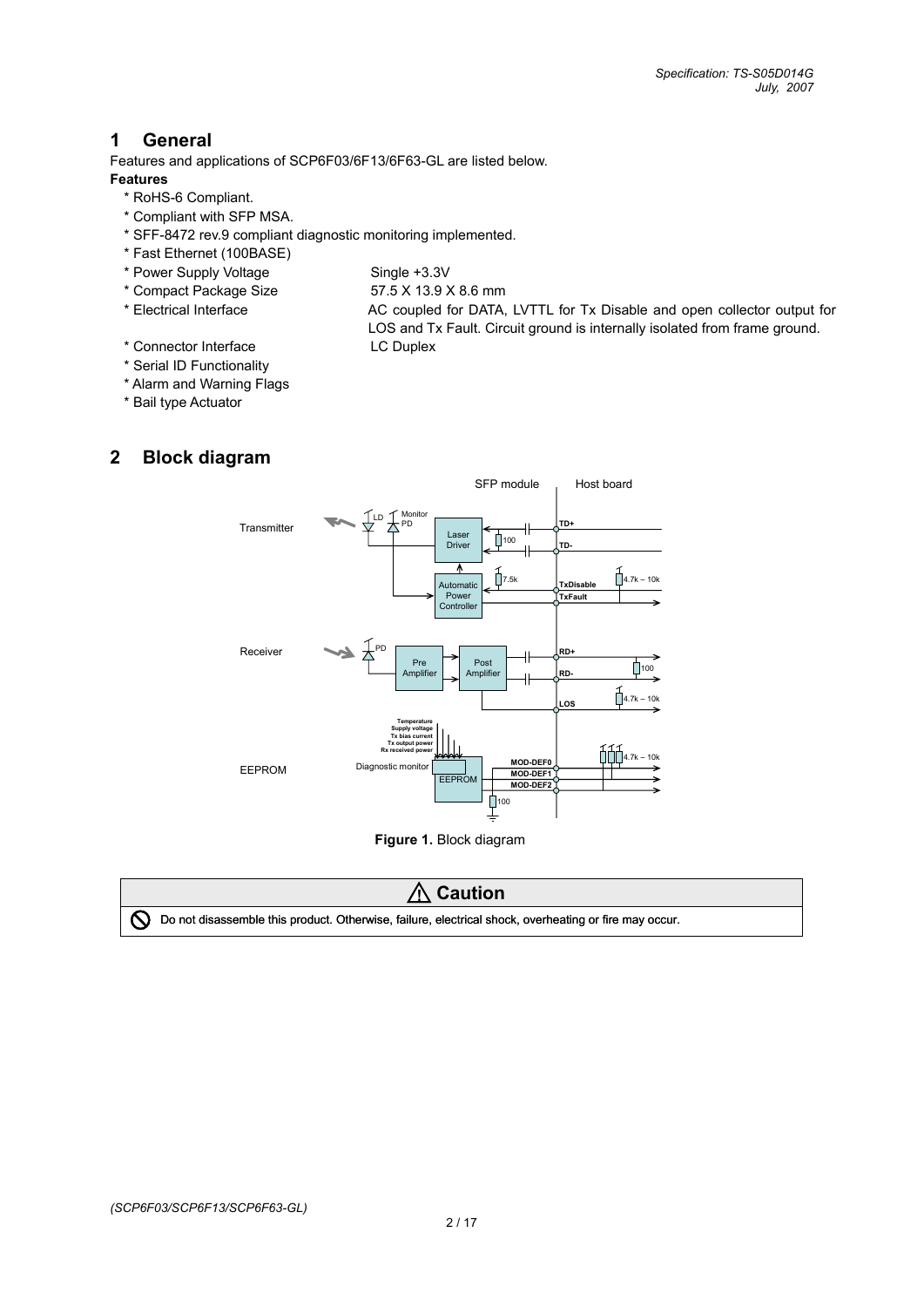## **3 Package dimensions**





Maximum length at the bail opening

Note1 All Dimensions in mm

Note2 Dimensions with parentheses indicate the bail and latch release position

**Figure 2.** Package dimensions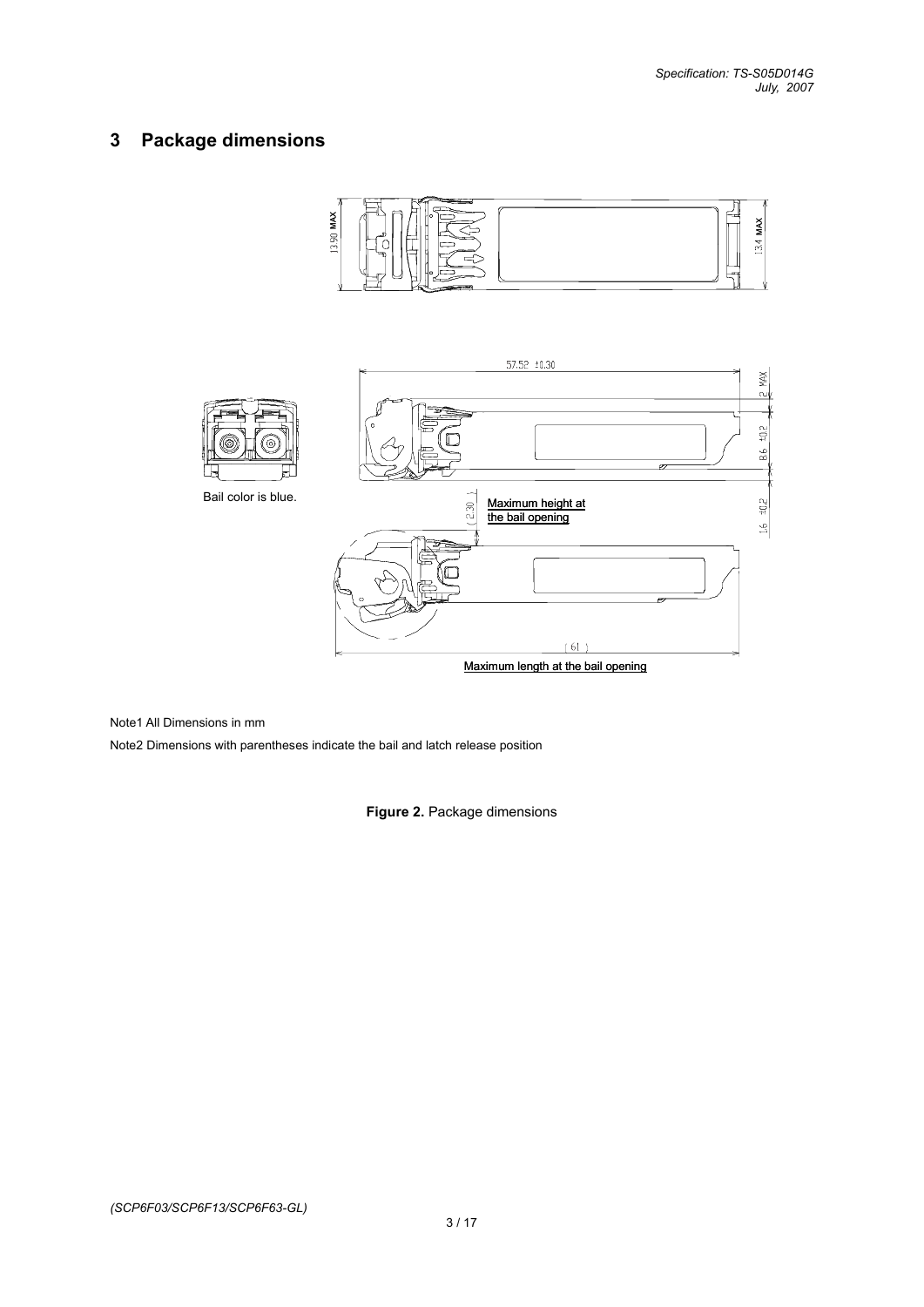## **4 Pin assignment and function**



**Figure 3.** Pin assignment

|    | Pin number Name<br><b>Function</b>             |                              | Plug sequence* | <b>Note</b>                     |
|----|------------------------------------------------|------------------------------|----------------|---------------------------------|
|    | VeeT<br>Transmitter ground                     |                              |                |                                 |
| 2  | <b>TXFault</b><br>Transmitter fault indication |                              | 3              |                                 |
| 3  | <b>TXDisable</b>                               | Transmitter disable input    | 3              | Module disables on high or open |
| 4  | MOD-DEF2                                       | Module definition 2          | 3              | 2 wire serial ID and interface  |
| 5  | MOD-DEF1                                       | Module definition 1          | 3              | 2 wire serial ID and interface  |
| 6  | MOD-DEF0                                       | Module definition 0          | 3              | Grounded internally via 100ohm  |
| 7  | <b>NUC</b>                                     | No user connection           | 3              | Reserved for future use         |
| 8  | <b>LOS</b>                                     | Loss of signal indication    | 3              |                                 |
| 9  | VeeR                                           | Receiver ground              |                |                                 |
| 10 | <b>VeeR</b>                                    | Receiver ground              |                |                                 |
| 11 | VeeR                                           | Receiver ground              |                |                                 |
| 12 | RD-                                            | Negative receiver Data out   | 3              |                                 |
| 13 | $RD+$                                          | Positive receiver Data out   | 3              |                                 |
| 14 | <b>VeeR</b>                                    | Receiver ground              |                |                                 |
| 15 | <b>VccR</b>                                    | Receiver power               | 2              |                                 |
| 16 | VccT                                           | Transmitter power            | $\overline{2}$ |                                 |
| 17 | VeeT                                           | Transmitter ground           |                |                                 |
| 18 | TD+                                            | Positive transmitter Data in | 3              |                                 |
| 19 | TD-                                            | Negative transmitter Data in | 3              |                                 |
| 20 | VeeT                                           | Transmitter ground           |                |                                 |

\*Plug sequence: Pin engagement sequence during hot plugging.

- **TxFault** TxFault is an open collector output that shall be pulled up with a 4.7k to 10kohm resistor on the host board. Pull up voltage is between 2.0V and VccT+0.3V. When high, output indicates a laser fault of some kind. Low indicates normal operation. TxFault is asserted when bias current of laser exceeds the factory-calibrated threshold level or when output power of transmitter degrades above/below the factory-calibrated threshold level.
- **TxDisable** TxDisable is an input that is used to shut down the transmitter optical output. It is pulled up within the module with a 4.7kohm resistor.
- **MOD-DEF** MOD-DEF 0, 1 and 2 are module definition pins. They should be pulled up with a 4.7k to 10kohm resistor on the host board. The pull-up voltage shall be VccT. MOD-DEF0 indicates that the module is present. MOD-DEF1 is the clock line of two wire serial interface for serial ID. MOD-DEF2 is the data line of two wire serial interface for serial ID.
- **LOS** LOS is an open collector output that shall be pulled up with a 4.7k to 10kohm resistor. Pull up voltage between 2.0V and VccR+0.3V. Low indicates normal operation.
- **RD** RD<sup>+/-</sup> are the differential receiver outputs. They are AC-coupled 100ohm differential lines that should be terminated with 100ohm (differential) at the user's SERDES. The AC coupling is done inside the module and is thus not required on the host board.
- **TD** TD+/- are the differential transmitter inputs. They are AC-coupled, differential lines with 100ohm differential termination inside the module. The AC coupling is done inside the module and is thus not required on the host board.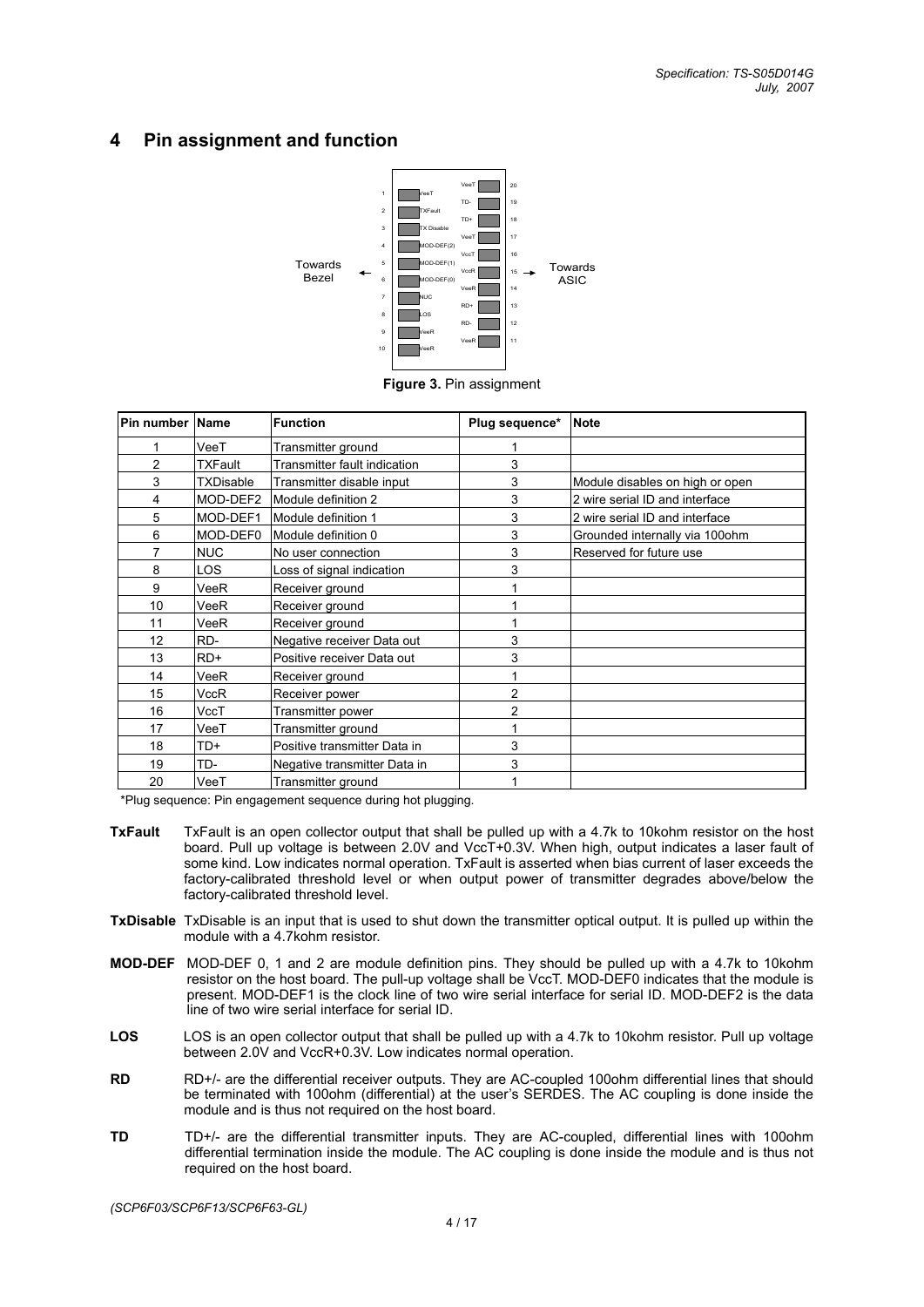







**Figure 5** Recommended bezel design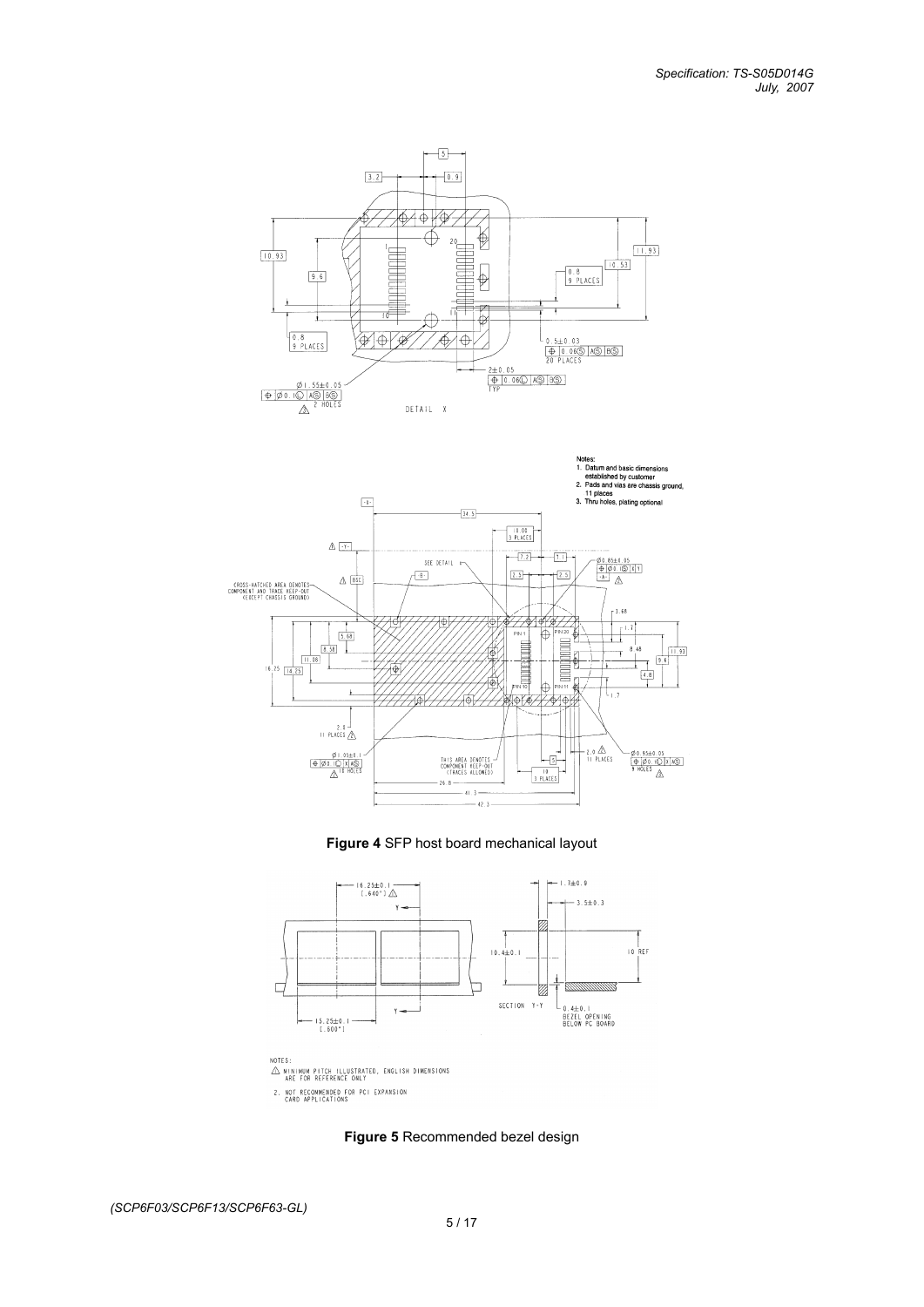## **5 Absolute maximum ratings**

| <b>Parameter</b>                           | Symbol       | Min.  | Typ. | Max.       | Unit  | <b>Note</b> |
|--------------------------------------------|--------------|-------|------|------------|-------|-------------|
| Storage ambient temperature                | Ts           | $-40$ |      | 85         | deg.C |             |
| Operating case temperature                 | Тc           | $-40$ |      | 85         | deg.C |             |
| Optical input level                        | Pin          |       |      | 3.0        | dBm   |             |
| Supply voltage                             | VccT. R      |       |      | 4.0        |       |             |
| Input voltage                              | Vi           |       |      | $VccT+0.3$ |       |             |
| Sink current                               | <b>Isink</b> | -1    |      |            | mA    |             |
| Differential Input Voltage Swing (TD+,TD-) | Vin          |       |      | 2.5        | Vp-p  |             |

**Note**

1. No condensation allowed.

2. peak value

**!**

 $\mathsf{Q}$ 

3. For MOD-DEF (1:2) and Tx Disable.

4. For LOS and TxFault.

## **! Warning**

Use the product with the rated voltage described in the specification. If the voltage exceeds the maximum rating, overheating or fire may occur.

## **! Caution**

Do not store the product in the area where temperature exceeds the maximum rating, where there is too much moisture<br>or dampness, where there is acid gas or corrosive gas, or other extreme conditions. Otherwise, failure, ov

## **6 Electrical interface**

Unless otherwise specified, VccT, R=3.135 to 3.465V and all operating temperature shall be applied.

#### **6.1 Operating characteristics**

| Parameter                | Symbol     | Min.  | Typ. | Max.  | Unit | <b>Note</b> |
|--------------------------|------------|-------|------|-------|------|-------------|
| Supply Voltage           | VccT,<br>R | 3.135 | 3.30 | 3.465 |      |             |
| <b>Power Dissipation</b> | Pw         |       |      | 0.75  | W    |             |

**Note**

1. 125Mbps, PRBS 2^7-1, NRZ, 50% duty cycle data.

#### **6.2 Transmitter**

| <b>Parameter</b>                           | Symbol         | Min.    | Typ. | Max. | Unit       | <b>Note</b> |      |
|--------------------------------------------|----------------|---------|------|------|------------|-------------|------|
| Differential Input Voltage Swing (TD+,TD-) | Vin            | 0.3     |      | 1.6  | Vpp        |             |      |
| Input Differential Impedance               |                | Zin     | 80   | 100  | 120        | ohm         |      |
| Tx Fault                                   | High           | VfaultH | 2.0  |      | $VccT+0.3$ | v           |      |
|                                            | Low            | VfaultL |      |      | 0.8        |             | 2, 3 |
| <b>Tx Disable</b>                          | <b>Disable</b> | Vdi     | 2.0  |      | VccT       |             | 4    |
|                                            | Enable         | Vei     |      |      | 0.8        |             |      |

**Note** 

1. Refer to Figure 6.

2. Tx Fault is pulled up to VccT with a 4.7k - 10kohm resistor on the host board.

When high, output indicates a laser fault of some kind. Low indicates normal operation.

3. Sink Current: 3mA

4. Tx Disable input is internally terminated to VccT via 7.5kohm resistor. If left open, transmitter is disabled.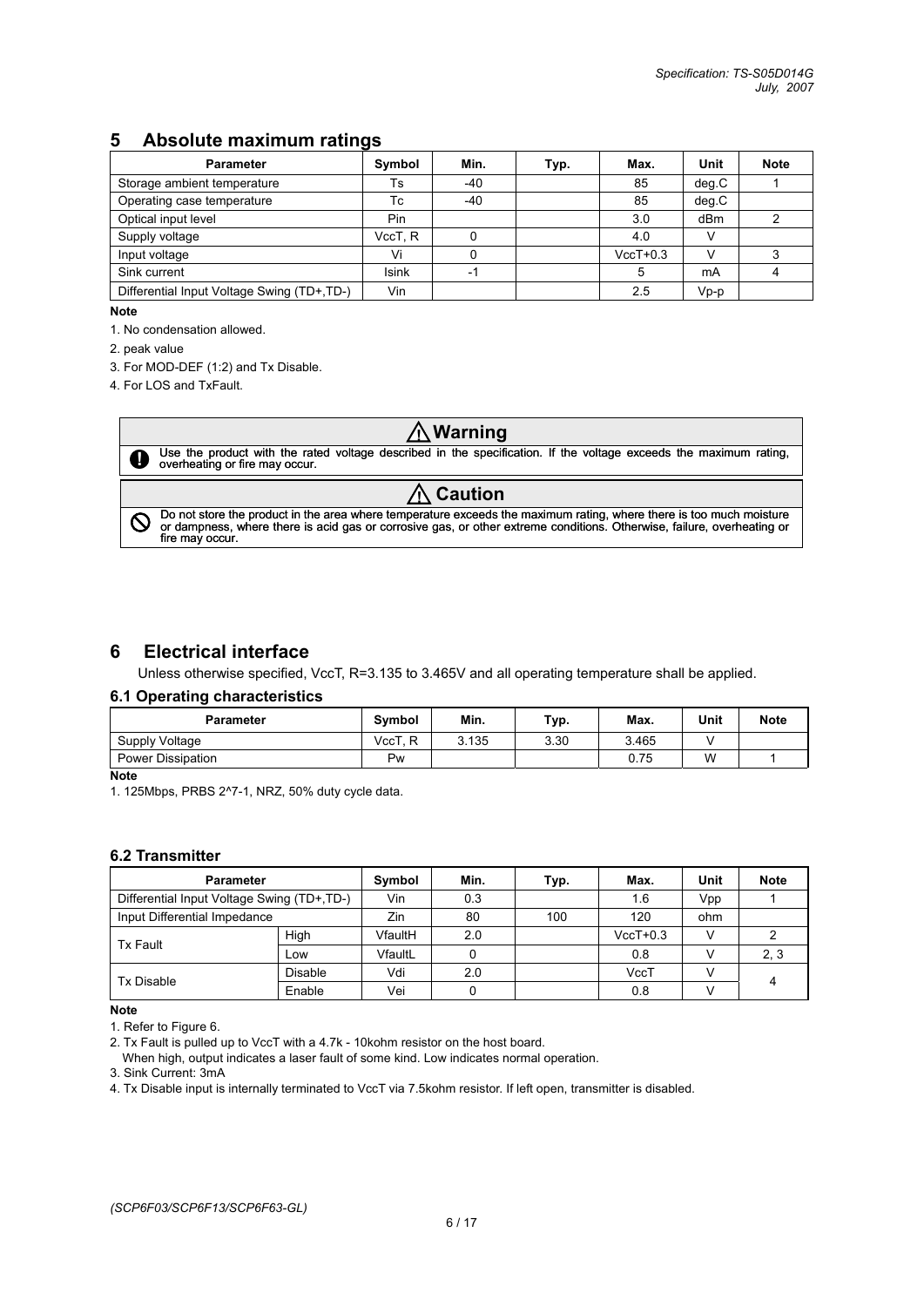#### **6.3 Receiver**

| <b>Parameter</b>                             | Symbol | Min.    | Typ. | Max. | Unit       | <b>Note</b> |     |
|----------------------------------------------|--------|---------|------|------|------------|-------------|-----|
| Differential output voltage swing (RD+, RD-) |        | Vout    | 0.4  |      | 1.2        | Vp-p        |     |
| Data Rise / Fall Time                        |        | tr / tf |      |      | 1.5        | ns          |     |
| LOS                                          | High   | Vloh    | 2.0  |      | $VccR+0.3$ |             |     |
| Output Voltage                               | Low    | Vlol    |      |      | 0.8        |             | 3,4 |

#### **Note**

1. Rdiff=100ohm. Refer to figure 6.

2. 20-80% value.

3. LOS should be pulled up to VccR with a 4.7k – 10kohm resistor on the host board. Low indicates normal status.

4. Sink current 3mA.



Input / Output Voltage Swing (Vswing)

Differential Input / Output Voltage Swing (Vin / Vout) = 2 X Vswing



## **6.4 Module definition**

| <b>Parameter</b> |      | Symbol | Min. | Typ. | Max. | Unit | <b>Note</b> |
|------------------|------|--------|------|------|------|------|-------------|
| MOD DEF $(1:2)$  | High | Vih    | 2.0  |      | VccT |      |             |
| Input Voltage    | Low  | Vil    |      |      | 0.8  |      |             |
| $MOD$ $DEF(2)$   | High | Voh    | 2.0  |      | VccT |      |             |
| Output Voltage   | LOW  | Vol    |      |      | 0.8  |      |             |

**Note**

1. Should be pulled up to VccT with a 4.7k – 10kohm resistor on the host board.

## **7 Optical interface**

Unless otherwise specified, VccT, R=3.135 to 3.465V and all operating temperature shall be applied.

#### **7.1 Transmitter**

| <b>Parameter</b>               | Symbol               |      | SCP6F03           | SCP6F13           | SCP6F63 | Unit        | <b>Note</b> |
|--------------------------------|----------------------|------|-------------------|-------------------|---------|-------------|-------------|
| <b>Bit Rate Range</b>          |                      |      | 125Mbps +/- 50ppm |                   |         | <b>Mbps</b> |             |
|                                | Po                   | Max. | $-8.0$            | 0.0               | 2.0     |             |             |
| Average Output Power (Enabel)  |                      | Min. | $-15.0$           | $-5.0$            | $-3$    | dBm         |             |
| Average Output Power (Disable) | <b>Pdis</b>          | Max. |                   | $-45.0$           |         |             |             |
| <b>Extinction Ratio</b>        | Er                   | Min. | 5                 | 9                 | 9       | dB          |             |
| Center Wavelength              |                      | Max. | 1360              | 1360              | 1600    |             |             |
|                                | λc                   | Min. | 1260              | 1260              | 1480    |             |             |
| Spectral Width (RMS)           | $\Delta\lambda$ rms  | Max. | 7.7               |                   |         | nm          |             |
| Spectral Width (-20dB Width)   | $\Delta \lambda$ -20 | Max. |                   | 1                 | 1       |             |             |
| Side Mode Suppression Ratio    | <b>SMSR</b>          | Min. |                   | 30                | 30      | dB          |             |
| Rise / Fall Time               | Tr / Tf              | Max  | 2.5               | 2.6               | 2.6     | nm          |             |
| Daty cycle Distortion          |                      | Max  | 0.6               |                   |         | ns          |             |
| $RIN_{12}$                     |                      | Max  |                   | $-120$            | $-120$  | dB/Hz       |             |
| <b>Optical Return Loss</b>     |                      | Max  |                   | 12                | 12      | dB          |             |
| Eye Mask for Optical Output    |                      |      |                   | Refer to Figure.7 |         |             |             |

#### **Note**

1. Measured at 125Mbps

*(SCP6F03/SCP6F13/SCP6F63-GL)*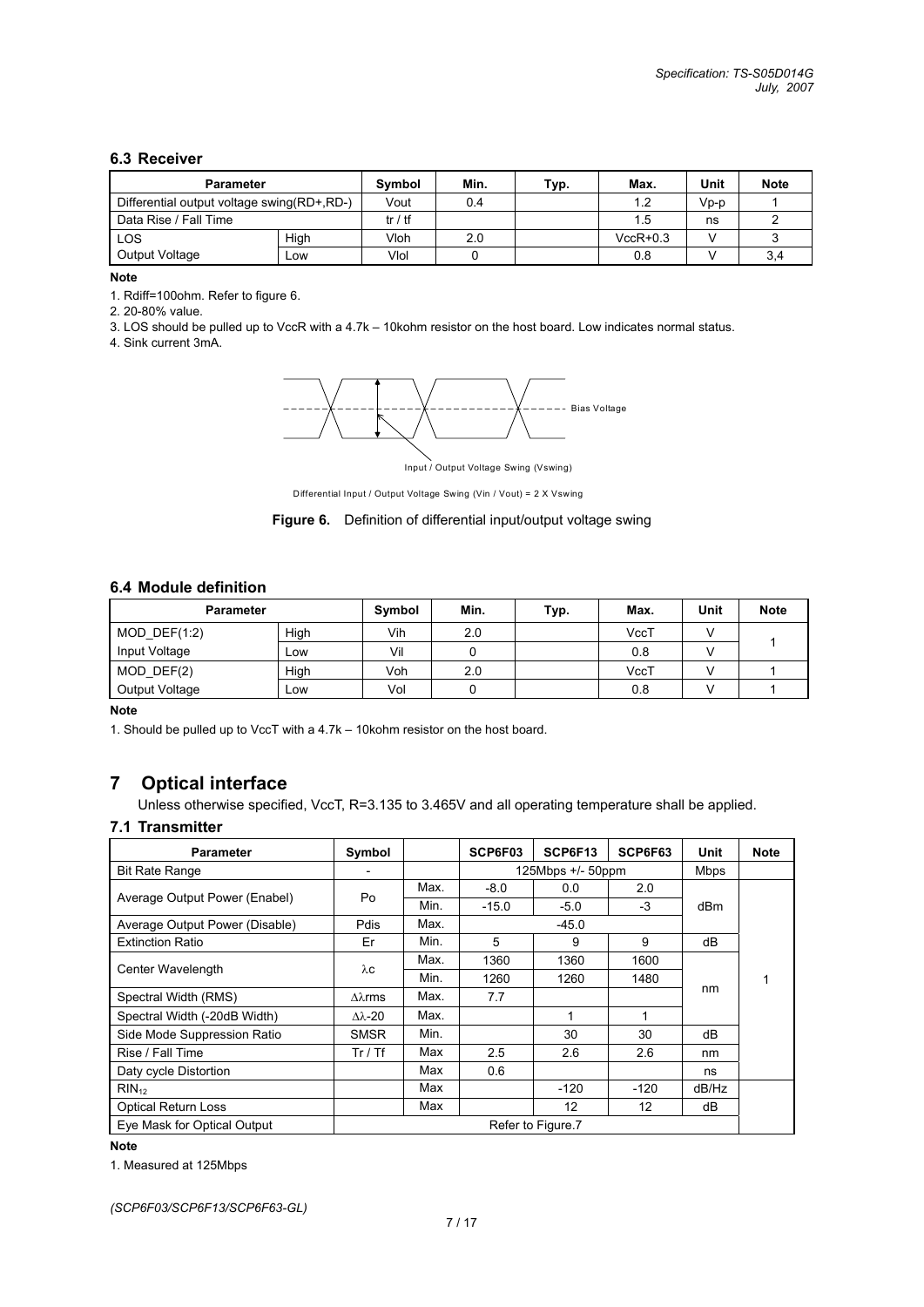



**Figure 7.** Optical Pulse Mask with Fourth Order Bessel Thomson Filter Specified in IEEE 802.3ah

**! Warning** Do not look at the laser beam projection area (e.g. end of optical connector) with naked eyes or through optical equipment while the power is supplied to this product. Otherwise, your eyes may be injured.

#### **7.2 Receiver**

| <b>Parameter</b>              | Symbol          |      | SCP6F03 | SCP6F13            | SCP6F63 | Unit        | <b>Note</b> |
|-------------------------------|-----------------|------|---------|--------------------|---------|-------------|-------------|
| <b>Bit Rate Range</b>         |                 |      |         | 125Mbps +/- 100ppm |         | <b>Mbps</b> |             |
| Center Wavelength             |                 | Max. | 1360    | 1360               | 1600    | nm          |             |
|                               |                 | Min. | 1260    | 1260               | 1480    |             |             |
| Minimum Sensitivity           | <b>Pmin</b>     | Max. | -28     | $-28$              | $-30$   |             | 1, 2        |
| Overload                      | Pmax            | Min. |         | -8                 |         |             |             |
| <b>LOS Activation Level</b>   | P <sub>La</sub> | Max. | $-29.2$ | $-30.5$            | $-32.5$ | dBm         |             |
|                               |                 | Min. |         | $-45.0$            |         |             |             |
| <b>LOS Deactivation Level</b> |                 | Max. | $-28.7$ | $-30$              | $-32$   |             | 2           |
|                               | PLd             | Min. | $-44.5$ |                    |         |             |             |
| <b>LOS Hysteresis</b>         | <b>Phys</b>     | Max. |         | 6.0                |         |             |             |
|                               |                 | Min. |         | 0.5                |         | dB          |             |
| <b>Optical Reflectance</b>    | <b>REFr</b>     | Max  | $-12$   | $-12$              | $-21$   |             |             |

**Note** 

1. BER=1E-12

2. Measured at 125Mbps

#### **7.3 Transceiver timing characteristics**

| <b>Parameter</b>           | Symbol   | Min. | Typ. | Max. | Unit      | <b>Note</b> |
|----------------------------|----------|------|------|------|-----------|-------------|
| TxDisable assert time      | t off    |      |      | 10   | <b>us</b> |             |
| TxDisable negate time      | t on     |      |      | 10   | ms        |             |
| Time to initialize         | : init   |      |      | 300  | ms        |             |
| <b>TxFault assert time</b> | t fault  |      |      | 100  | us        |             |
| TxDisable to reset         | t reset  | 10   |      |      | us        | 5           |
| LOS assert time            | loss on  | 2.3  |      | 100  | us        | 6           |
| LOS de-assert time         | loss off |      |      | 100  | us        |             |
| Serial ID clock rate       |          |      |      | 100  | kHz       |             |

**Note** 

1. Time from rising edge of TxDisable to when the optical output falls below 10% of nominal.

2. Time from falling edge of TxDisable to when the modulated optical output rises above 90% of nominal.

*(SCP6F03/SCP6F13/SCP6F63-GL)*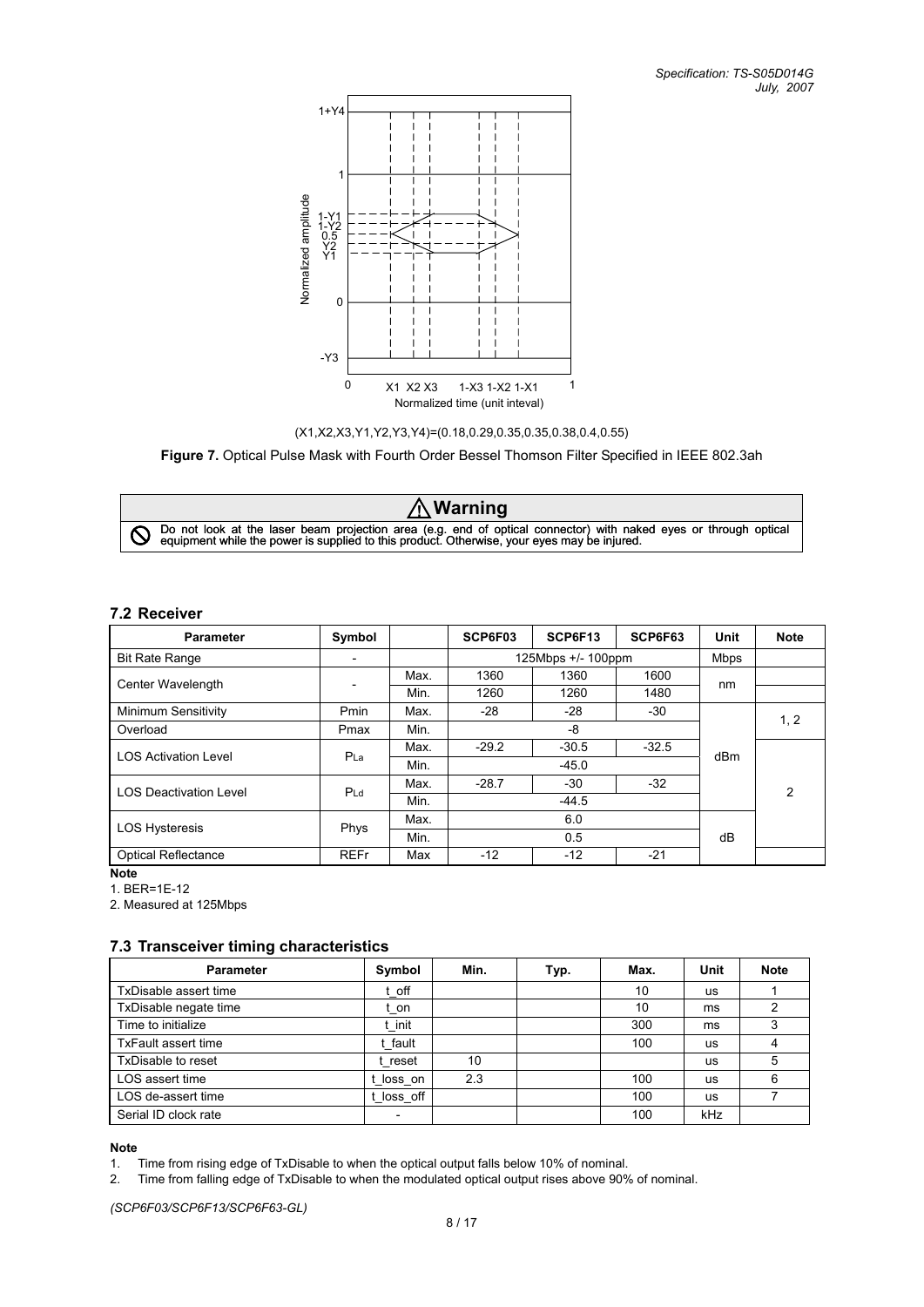

3. From power on or negation of TxFault using TxDisable.



4. Time from transmitter's fault condition to TxFault on.

5. Time to reset TxFault status.



6. Time from Loss of signal state to LOS assert.

7. Time from non-LOS state to LOS de-assert.



**Figure 8.** Transceiver timing charts

#### **7.4 TxFault and Tx shutdown options**



**Figure 9.** Part number identification for TxFault and Tx shutdown behavior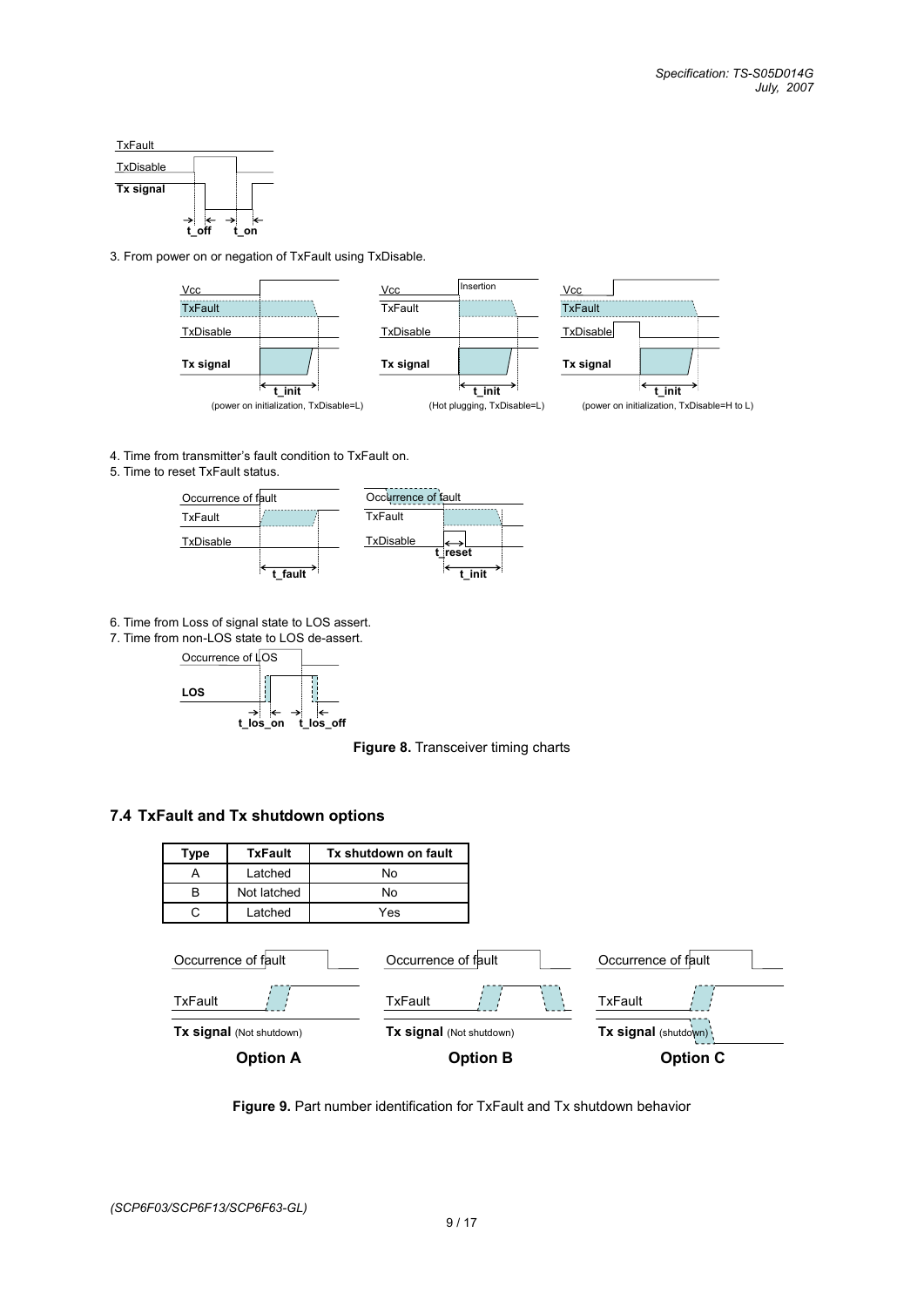## **8 EEPROM memory contents**

The data can be read using the 2-wire serial CMOS EEPROM protocol of the Atmel AT24C01A or equivalent.



**Figure 10.** Digital diagnostic memory map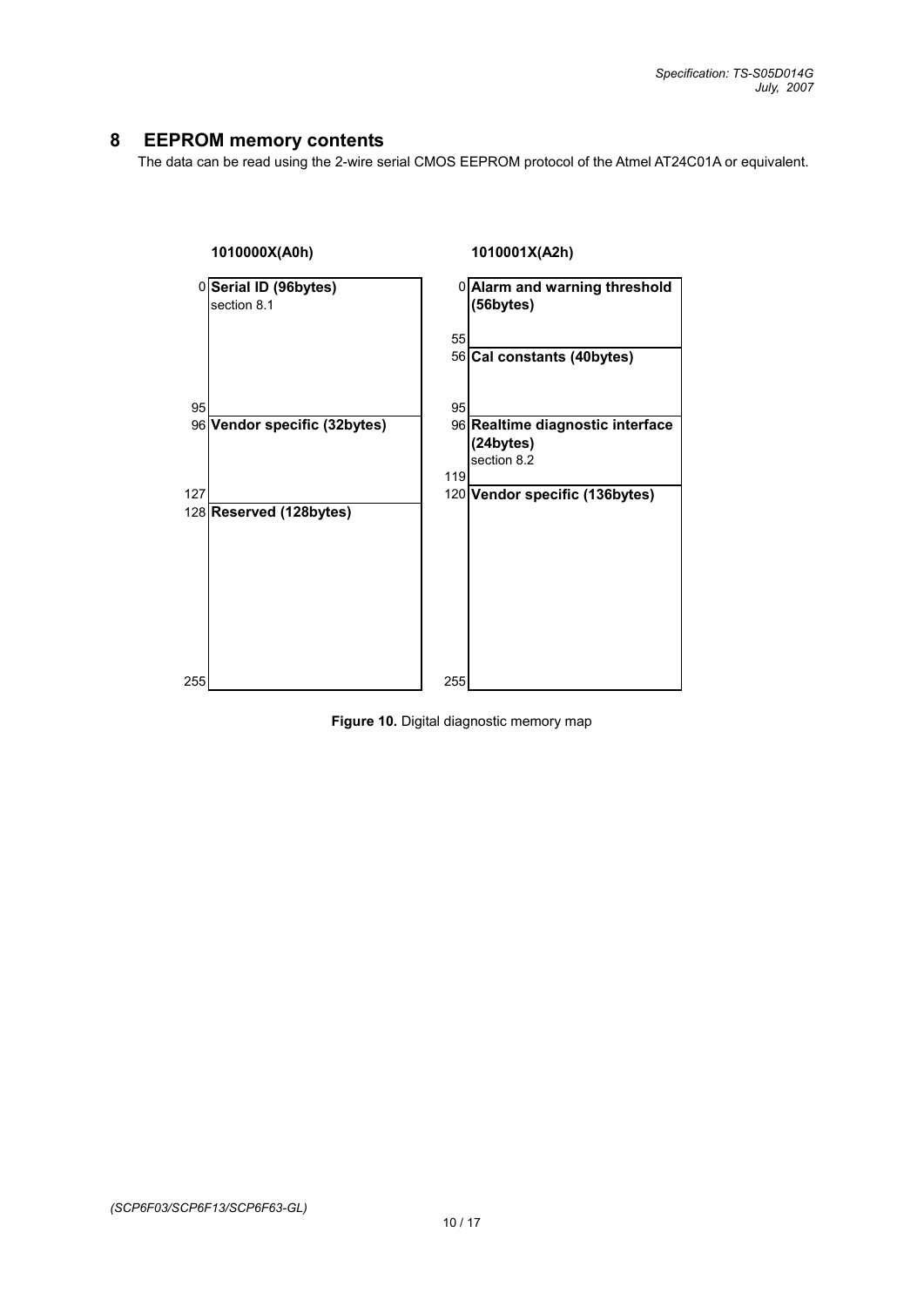## **8.1. Serial ID (A0h)**

|                | Address Name of field | Hex                   |                          | <b>ASCII</b> Description |                 | Address Name of field            | Hex               | <b>ASCII</b> Description |
|----------------|-----------------------|-----------------------|--------------------------|--------------------------|-----------------|----------------------------------|-------------------|--------------------------|
|                |                       | <b>BASE ID FIELDS</b> |                          |                          |                 | <b>EXTENDED ID FIELDS</b>        |                   |                          |
| 0              | Identifier            | 03                    |                          | <b>SFP Transceiver</b>   | 64              | Options                          | 00                |                          |
| $\mathbf{1}$   | Ext. Identifier       | 04                    |                          |                          | 65              |                                  | 1Α                |                          |
| $\overline{c}$ | Connector             | 07                    |                          | <b>LC Connector</b>      | 66              | BR, max                          | 00                |                          |
| 3              |                       |                       |                          |                          | 67              | BR, min                          | 00                |                          |
| 4              |                       |                       |                          |                          | 68              |                                  |                   | Year                     |
| 5              |                       |                       |                          |                          | 69              |                                  |                   | Month                    |
| 6              | Transceiver           | Note 1                |                          |                          | 70              |                                  |                   |                          |
| $\overline{7}$ |                       |                       |                          |                          | 71              |                                  |                   |                          |
| 8              |                       |                       |                          |                          | $\overline{72}$ |                                  |                   |                          |
| 9              |                       |                       |                          |                          | 73              |                                  |                   |                          |
| 10             |                       |                       |                          |                          | 74              |                                  |                   |                          |
| 11             | Encoding              | 02                    |                          | 4B/5B Fast Ethernet      | 75              |                                  |                   |                          |
| 12             | BR, Nominal           | 01                    |                          | 125Mbps                  | 76              | Vendor SN                        | Note3             |                          |
| 13             | Reserved              | 00                    |                          |                          | 77              |                                  |                   |                          |
| 14             | Length(9um) - km      |                       |                          |                          | 78              |                                  |                   |                          |
| 15             | Length (9um)          | Note1                 |                          |                          | 79              |                                  |                   |                          |
| 16             | Length (50um)         | 00                    |                          |                          | 80              |                                  |                   |                          |
| 17             | Length (62.5um)       | 00                    |                          |                          | 81              |                                  |                   |                          |
| 18             | Length (Copper)       | 00                    |                          |                          | 82              |                                  |                   |                          |
| 19             | Reserved              | 00                    |                          |                          | 83              |                                  |                   |                          |
|                |                       |                       |                          |                          | 84              |                                  |                   |                          |
| 20             |                       | 53                    | S                        |                          |                 |                                  |                   |                          |
| 21             |                       | 75                    | u                        |                          | 85              |                                  |                   |                          |
| 22             |                       | 6D                    | m                        |                          | 86              |                                  |                   |                          |
| 23             |                       | 69                    | j.                       |                          | 87              | Date code                        | Note4             |                          |
| 24             |                       | 74                    | t                        |                          | 88              |                                  |                   |                          |
| 25             |                       | 6F                    | o                        |                          | 89              |                                  |                   |                          |
| 26             |                       | 6D                    | m                        |                          | 90              |                                  |                   |                          |
| 27             | Vendor name           | 6F                    | o                        |                          | 91              |                                  |                   |                          |
| 28             |                       | 45                    | Ε                        |                          | 92              | Diagnostic Monitoring Type       | 58                | Note6                    |
| 29             |                       | 6C                    | T                        |                          | 93              | <b>Enhanced Options</b>          | F0                | Note7                    |
| 30             |                       | 65                    | e                        |                          | 94              | SFF-8472 Compliance              | 01                | Diagnostics              |
| 31             |                       | 63                    | c                        |                          | 95              | CC EXT                           | Note <sub>5</sub> |                          |
|                |                       |                       |                          |                          |                 |                                  |                   |                          |
| 32             |                       | 74                    | t                        |                          |                 | <b>VENDOR SPECIFIC ID FIELDS</b> |                   |                          |
| 33             |                       | 72                    | $\mathsf{r}$             |                          | 96              |                                  | 20                |                          |
| 34             |                       | 69                    | ÷.                       |                          | 97              |                                  | 20                |                          |
| 35             |                       | 63                    | с                        |                          | 98              |                                  | 20                |                          |
| 36             | Reserved              | 00                    |                          |                          | 99              |                                  | 20                |                          |
| 37             |                       | 00                    |                          |                          |                 |                                  | 20                |                          |
|                |                       |                       |                          |                          | 100             |                                  | 20                |                          |
| 38             | Vendor OUI            | 00                    |                          |                          | 101             |                                  |                   |                          |
| 39             |                       | 5F                    |                          |                          | 102             |                                  | 20                |                          |
| 40             |                       | 53                    | S                        |                          | 103             |                                  | 20                |                          |
| 41             |                       | 43                    | C                        |                          | 104             |                                  | 20                |                          |
| 42             |                       | 50                    | P                        |                          | 105             |                                  | 20                |                          |
| 43             |                       | 36                    | 6                        |                          | 106             |                                  | 20                |                          |
| 44             |                       | 46                    | F                        |                          | 107             |                                  | 20                |                          |
| 45             |                       | 30/31/36              | 0/1/6                    |                          | 108             |                                  | 20                |                          |
| 46             |                       | 33                    | 3                        |                          | 109             |                                  | 20                |                          |
| 47             | Vendor PN             | 2D                    | $\overline{\phantom{a}}$ |                          | 110             |                                  | 20                |                          |
| 48             |                       | 47                    | G                        |                          | 111             | Read-only                        | 20                |                          |
| 49             |                       | 4C                    | L                        |                          | 112             |                                  | 20                |                          |
| 50             |                       | 2D                    | $\Box$                   |                          | 113             |                                  | 20                |                          |
| 51             |                       | 41/42/43              |                          | A/B/C TxFault Type       | 114             |                                  | 20                |                          |
| 52             |                       | 57                    | W                        | Temperature Range        | 115             |                                  | 20                |                          |
| 53             |                       | 45                    | Е                        | Diagnostics              | 116             |                                  | 20                |                          |
| 54             |                       | 20                    |                          |                          | 117             |                                  | 20                |                          |
| 55             |                       | 20                    |                          |                          | 118             |                                  | 20                |                          |
| 56             |                       | 41 to 5A              |                          | A to Z Variable          | 119             |                                  | 20                |                          |
| 57             |                       | 20                    |                          |                          | 120             |                                  | 20                |                          |
| 58             | Vendor rev            | 20                    |                          |                          | 121             |                                  | 20                |                          |
| 59             |                       | 20                    |                          |                          | 122             |                                  | 20                |                          |
| 60             |                       |                       |                          |                          | 123             |                                  | 20                |                          |
| 61             | Wavelength            | Note1                 |                          |                          | 124             |                                  |                   |                          |
|                |                       |                       |                          |                          |                 |                                  | 20                |                          |
| 62<br>63       | Reserved<br>CC_BASE   | 00<br>Note2           |                          |                          | 125<br>126      |                                  | 20<br>20          |                          |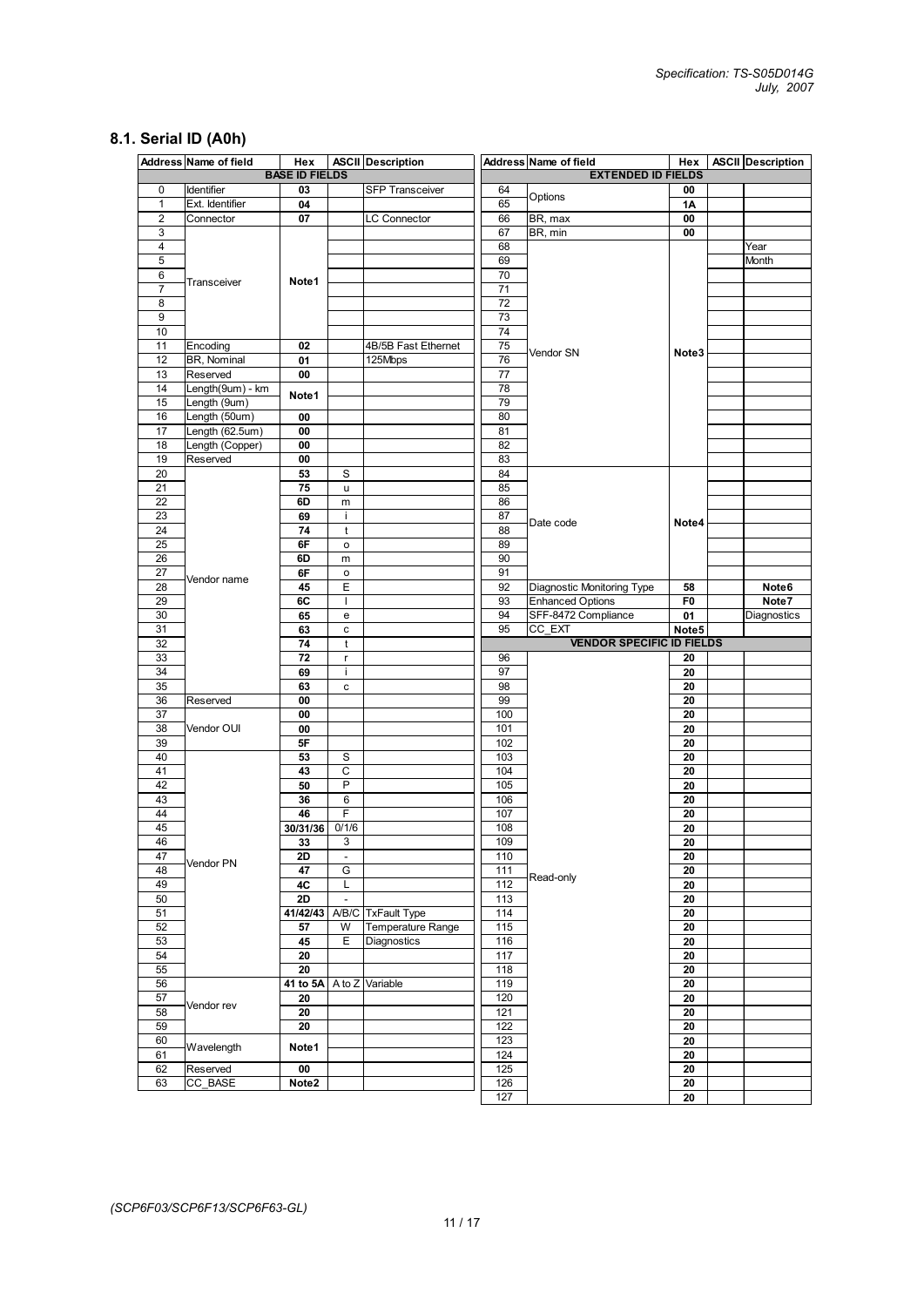#### **Note**

- 1. Refer to the section 8-2.
- 2. Address 63 is a checksum of bytes 0 to 62.
- 3. Address 68 to 83 is vendor's serial number area.
- 4. Address 84 to 91 is date-code.
- 5. Address 95 is a checksum of bytes 64 to 94.
- 6. Diagnostic monitoring types are listed below.

| <b>Address</b> | Bit | <b>Status</b> | <b>Description</b>                                |
|----------------|-----|---------------|---------------------------------------------------|
| 92             |     |               | Reserved for legacy diagnostic implementations.   |
| 92             |     |               | Digital diagnostic monitoring is implemented.     |
| 92             |     |               |                                                   |
| 92             |     |               | externally calibrated                             |
| 92             |     |               | Receiver power measurement type. 1=Average power. |
| 92             |     |               | Address change is not required.                   |
| 92             |     |               | Reserved                                          |
| 92             |     |               | Reserved                                          |

7. Enhanced options are listed below.

| <b>Address</b> | <b>Bit</b> | <b>Status</b> | <b>Description</b>                                           |
|----------------|------------|---------------|--------------------------------------------------------------|
| 93             |            |               | Alarm/warning flags implemented for all monitored quantities |
| 93             | 6          |               | Soft TxDisable control is implemented.                       |
| 93             | 5          |               | Soft TxFault monitoring is implemented.                      |
| 93             |            |               | Soft RxLOS monitoring is implemented.                        |
| 93             |            |               | Soft rate-select control and monitoring is not implemented.  |
| 93             |            |               | Reserved                                                     |
| 93             |            |               | Reserved                                                     |
| 93             |            |               | Reserved                                                     |
|                |            |               |                                                              |

## **8.2. Information (Transceiver Code etc)**

| <b>Address</b> | Name of field    | SCP6F03    | SCP6F13    | SCP6F63    | <b>Description</b>           |
|----------------|------------------|------------|------------|------------|------------------------------|
|                |                  | <b>Hex</b> | <b>Hex</b> | <b>Hex</b> |                              |
| 3              |                  | 00         | 00         | 00         |                              |
| 4              |                  | 00         | 00         | 00         |                              |
| 5              |                  | 00         | 00         | 00         |                              |
| 6              | Transceiver      | 10         | 00         | 00         |                              |
|                |                  | 00         | 00         | 00         |                              |
| 8              |                  | 00         | 00         | 00         |                              |
| 9              |                  | 00         | 00         | 00         |                              |
| 10             |                  | 00         | 00         | 00         |                              |
| 14             | Length(9um) - km | 0A         | 28         | 50         | 04: 10km, 28: 40km, 50: 80km |
| 15             | Length (9um)     | 64         | FF         | FF         | 64: 100x100m                 |
| 60             |                  | 05         | 05         | 06         |                              |
| 61             | Wavelength       | 1E         | 1E         | 0E         | 051E: 1310nm, 060E: 1550nm   |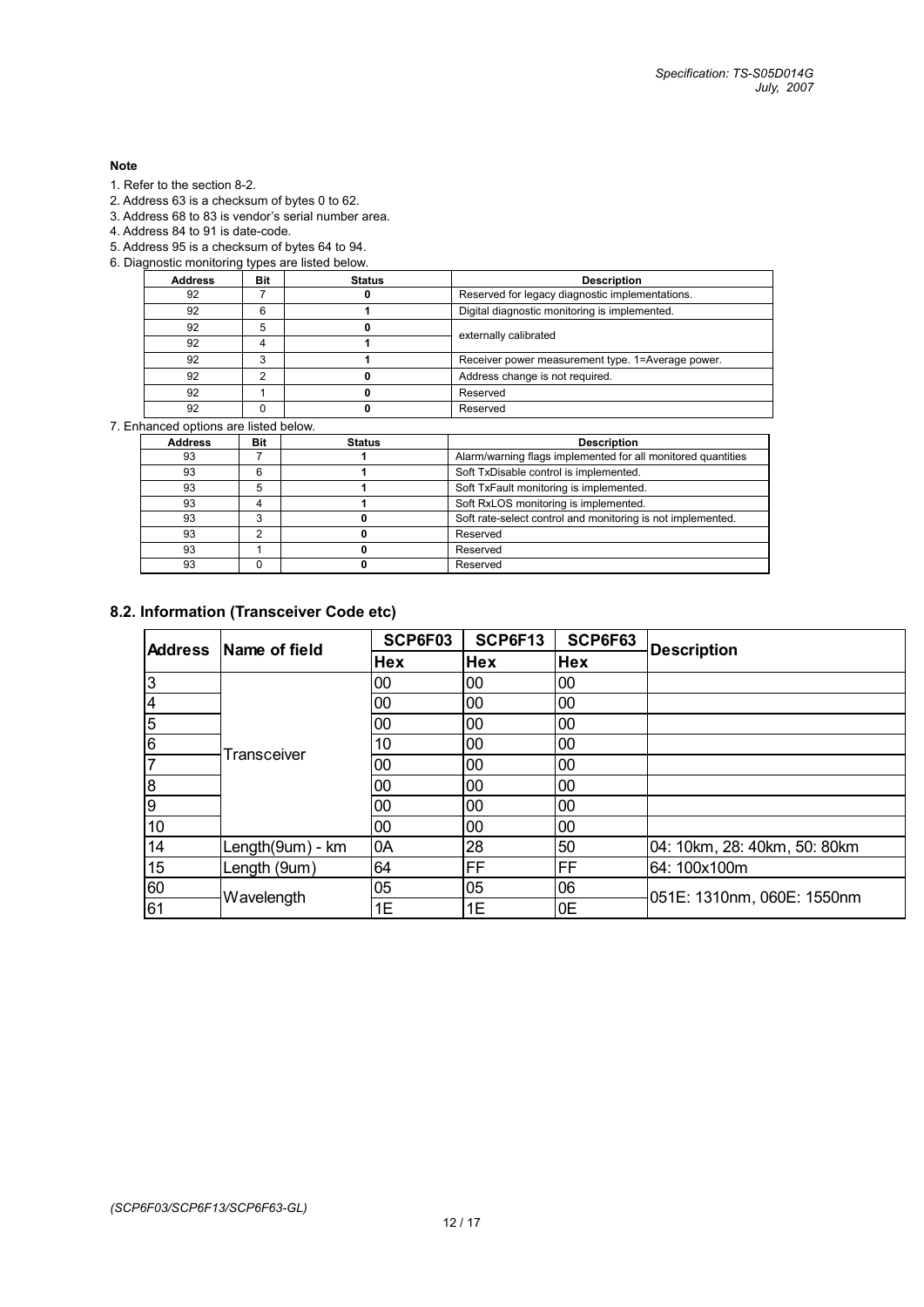#### **8.3 Real-time diagnostics (A2h)**

Setting of bit 6, address 92 means digital diagnostic monitoring is implemented. Two calibration options are possible. If bit 5 of address 92,"Internally calibrated", is set, the transceiver directly reports calibrated values in units of current, power etc. If bit 4, "Externally calibrated", is set, the reported values are A/D counts which must be converted to real world units using calibration values read using 2 wire serial address 1010001X(A2h) from bytes 55 to 95. Monitoring range and accuracy are described in section 8.4.

| <b>Address</b> | <b>Bit</b>               | <b>Name</b>                  | <b>Description</b>                                     |  |  |
|----------------|--------------------------|------------------------------|--------------------------------------------------------|--|--|
| 96             | <b>MSB</b>               | Temperature (TAD)            | Junction Temperature                                   |  |  |
| 97             | <b>LSB</b>               |                              | 16-bit signed 2's complement value. See Note 1 and 6.  |  |  |
| 98             | <b>MSB</b>               | $Vcc (V_{AD})$               | Internally measured supply voltage "VccT" in a module. |  |  |
| 99             | <b>LSB</b>               |                              | Unsigned 16-bit value. See Note 2 and 6.               |  |  |
| 100            | <b>MSB</b>               |                              |                                                        |  |  |
| 101            | <b>LSB</b>               | Tx bias current (lAD)        | Unsigned 16-bit value. See Note 3 and 6.               |  |  |
| 102            | <b>MSB</b>               | Tx power (TP <sub>AD</sub> ) | Measured TX output power.                              |  |  |
| 103            | <b>LSB</b>               |                              | Unsigned 16-bit value. See Note 4 and 6.               |  |  |
| 104            | <b>MSB</b>               |                              | Measured RX received power.                            |  |  |
| 105            | <b>LSB</b>               | Rx power (RPAD)              | Unsigned 16-bit value. 1digit=0.1uW. See Note 5 and 6. |  |  |
| 106            | -                        | $\overline{\phantom{0}}$     | Reserved                                               |  |  |
| 107            | $\overline{\phantom{a}}$ | $\overline{\phantom{a}}$     | Reserved                                               |  |  |
| 108            | $\overline{a}$           | $\overline{\phantom{a}}$     | Reserved                                               |  |  |
| 109            |                          |                              | Reserved                                               |  |  |

#### **Note**

1. Temperature (1/256deg.C/digit)  $T = T_{slope} * T_{AD} + T_{offset}$  (Ext. cal.)

5. RX power (0.1uW/digit)

2. Vcc (100uV/digit)  $V = V_{slope} * V_{AD} + V_{offset}$  (Ext. cal.) 3. TX bias current (2uA/digit)  $I = I_{slope} * I_{AD} + I_{offset}$  (Ext. cal.) 4. TX power (0.1uW/digit)  $TP = TP_{\text{slope}} * TP_{AD} + TP_{\text{offset}}$  (Ext. cal.)  $4+RP3*RP_{AD}^3+RP2*RP_{AD}^2+RP1*RP_{AD}+RP0$  (Ext. cal.)

6. Calibration constants(A2h) are listed below.

| <b>Address</b> | <b>Bytes</b>  | Name            | <b>Description</b>                                                |
|----------------|---------------|-----------------|-------------------------------------------------------------------|
| 56:59          | 4             | RP4             | Single precision floating-point calibration data. Byte 56 is MSB. |
| 60:63          | 4             | PR <sub>3</sub> | Single precision floating-point calibration data. Byte 60 is MSB. |
| 64:67          | 4             | PR <sub>2</sub> | Single precision floating-point calibration data. Byte 64 is MSB. |
| 68:71          | 4             | PR <sub>1</sub> | Single precision floating-point calibration data. Byte 68 is MSB. |
| 72:75          | 4             | RP <sub>0</sub> | Single precision floating-point calibration data. Byte 72 is MSB. |
| 76:77          | 2             | <b>I</b> slope  | Unsigned fixed-point calibration data. Byte 76 is MSB.            |
| 78:79          | 2             | loffset         | 16-bit signed 2's complement calibration data. Byte 78 is MSB.    |
| 80:81          | $\mathcal{P}$ | TPslope         | Unsigned fixed-point calibration data. Byte 80 is MSB.            |
| 82:83          | 2             | TPoffset        | 16-bit signed 2's complement calibration data. Byte 82 is MSB.    |
| 84:85          | $\mathcal{P}$ | Tslope          | Unsigned fixed-point calibration data. Byte 84 is MSB.            |
| 86:87          | 2             | Toffset         | 16-bit signed 2's complement calibration data. Byte 86 is MSB.    |
| 88:89          | $\mathcal{P}$ | Vslope          | Unsigned fixed-point calibration data. Byte 88 is MSB.            |
| 90:91          | $\mathcal{P}$ | Voffset         | 16-bit signed 2's complement calibration data. Byte 90 is MSB.    |
| 92:94          | 3             |                 | Reserved                                                          |
| 95             |               |                 | Checksum. Low order 8 bits of the sum at data address 0 to 94.    |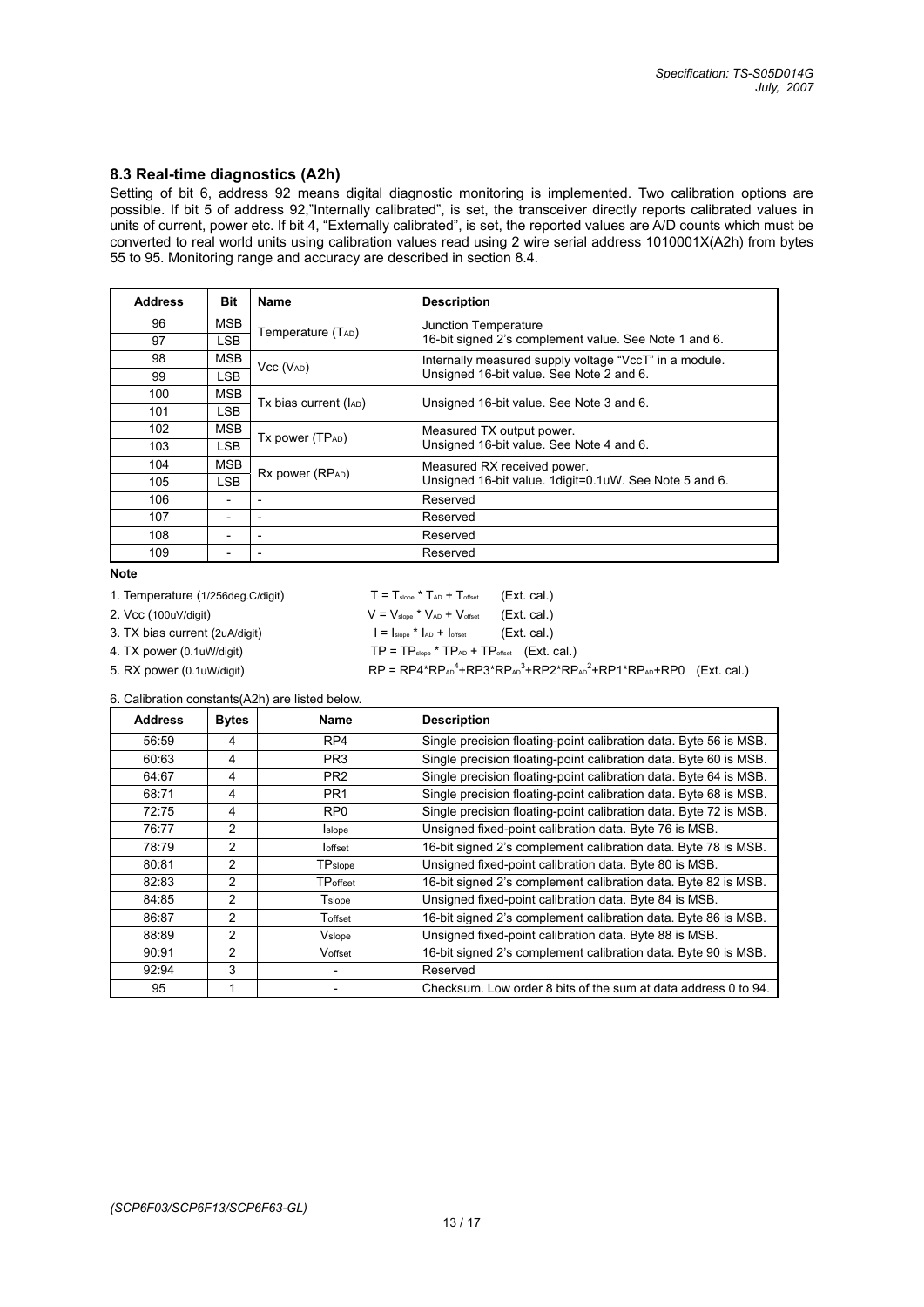## **8.4 A/D accuracy and monitoring range**

| <b>Parameter</b>                | Accuracy     |         | <b>Monitoring range</b> | Unit  | <b>Note</b>  |  |
|---------------------------------|--------------|---------|-------------------------|-------|--------------|--|
|                                 |              | Min.    | Max.                    |       |              |  |
| Junction Temperature            | $+/-$ 3deg.C | $-40$   | 85                      | deg.C |              |  |
| Vcc                             | $+/- 3%$     | 3.135   | 3.465                   |       |              |  |
| Tx bias current                 | $+/- 10\%$   |         | 60                      | mA    | 2            |  |
|                                 | $+/-$ 3dB    | $-15.0$ | $-8.0$                  | dBm   | SCP6F03      |  |
| Tx power                        |              | $-5.0$  | 0.0                     |       | SCP6F13      |  |
|                                 |              | $-3$    | 2                       | dBm   | SCP6F63      |  |
| Rx Power (External Calibration) | $+/-$ 3dB    | $-28$   | $-8.0$                  | dBm   | SCP6F03/6F13 |  |
| Note3                           |              | $-30$   | $-8.0$                  |       | SCP6F63      |  |

#### **Note**

1. Junction temperature. Specified at Vcc=3.3V.

2. Specified by nominal value.

3. At specified transmitter wavelength.

### **8.5 Optional status bit(A2h)**

| <b>Address</b> | Bit | Name           | Description                                                                                                        |
|----------------|-----|----------------|--------------------------------------------------------------------------------------------------------------------|
| 110            |     | Data ready bar | Indicates transceiver has achieved power up and data is ready.<br>Bit remains high until data is ready to be read. |

## **8.6 Alarm and Warning Flags(A2h)**

| <b>Address</b>                         | <b>Bit</b>     | <b>Name</b>           | <b>Description</b>                                             |
|----------------------------------------|----------------|-----------------------|----------------------------------------------------------------|
|                                        | $\overline{7}$ | Temp High Alarm       | Set when temperature exceeds high alarm level.                 |
|                                        | 6              | Temp Low Alarm        | Set when temperature is below low alarm level.                 |
|                                        | 5              | Vcc High Alarm        | Set when measured internal voltage exceeds high alarm level.   |
|                                        | $\overline{4}$ | Vcc Low Alarm         | Set when measured internal voltage is below low alarm level.   |
| 112<br>113<br>114<br>115<br>116<br>117 | 3              | Tx bias High Alarm    | Set when TX bias current exceeds high alarm level.             |
|                                        | $\overline{2}$ | Tx bias Low Alarm     | Set when TX bias current is below low alarm level.             |
|                                        | 1              | Tx power High Alarm   | Set when TX output power exceeds high alarm level.             |
|                                        | $\Omega$       | Tx power Low Alarm    | Set when TX output power is below low alarm level.             |
|                                        | 7              | RX power High Alarm   | Set when received power exceeds high alarm level.              |
|                                        | 6              | RX power Low Alarm    | Set when received power is below low alarm level.              |
|                                        | 5:0            | Reserved              |                                                                |
|                                        | 7:0            | Reserved              |                                                                |
|                                        | 7:0            | Reserved              |                                                                |
|                                        | $\overline{7}$ | Temp High Warning     | Set when temperature exceeds high warning level.               |
|                                        | 6              | Temp Low Warning      | Set when temperature is below low warning level.               |
|                                        | 5              | Vcc High Warning      | Set when measured internal voltage exceeds high warning level. |
|                                        | $\overline{4}$ | Vcc Low Warning       | Set when measured internal voltage is below low warning level. |
|                                        | 3              | Tx bias High Warning  | Set when TX bias current exceeds high warning level.           |
|                                        | 2              | Tx bias Low Warning   | Set when TX bias current is below low warning level.           |
|                                        | 1              | Tx power High Warning | Set when TX output power exceeds high warning level.           |
|                                        | $\Omega$       | Tx power Low Warning  | Set when TX output power is below low warning level.           |
|                                        | $\overline{7}$ | RX power High Warning | Set when received power exceeds high warning level.            |
|                                        | 6              | RX power Low Warning  | Set when received power is below low warning level.            |
|                                        | 5:0            | Reserved              |                                                                |
| 118                                    | 7:0            | Reserved              |                                                                |
| 119                                    | 7:0            | Reserved              |                                                                |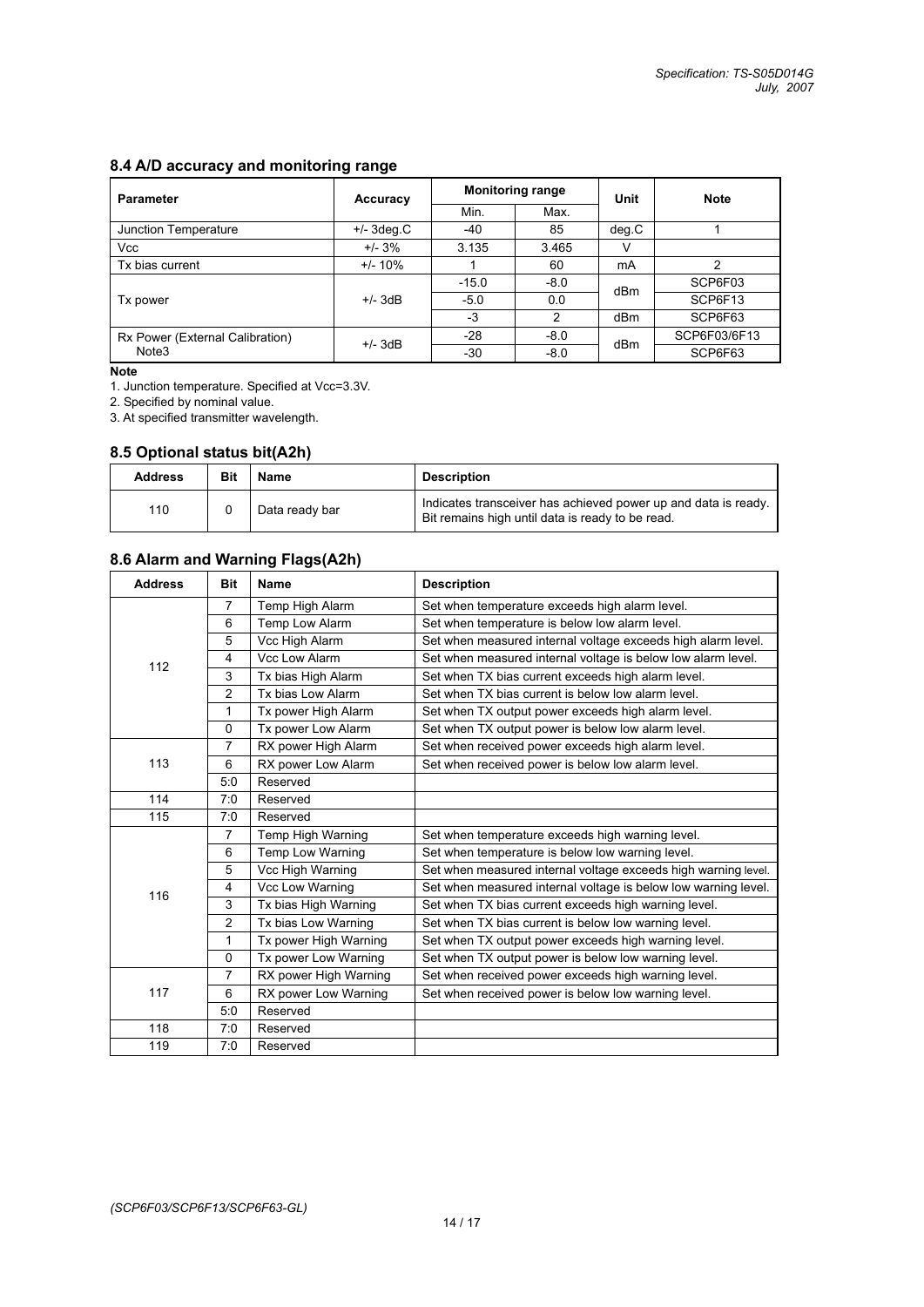## **9 Recommended interface circuit**



**Figure 11.** Recommended interface circuit



**Figure 12.** Recommended supply filtering network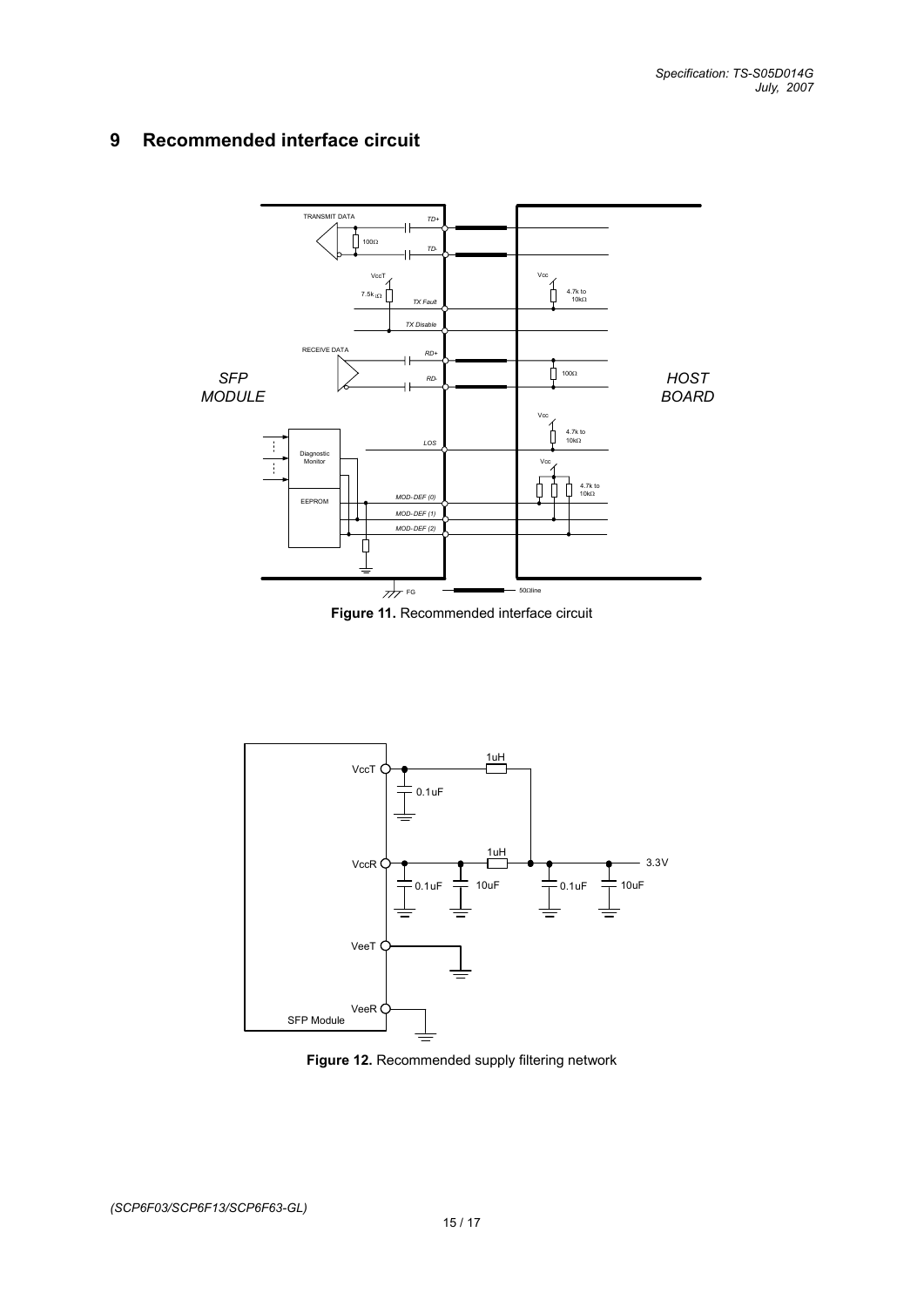## **10. RoHS COMPLIANCY**

Compliancy versus requirements contained inside the following reference document is guaranteed: "Directive 2002/95/EC of 27 January 2003 on the restriction of the use of certain hazardous substances in electrical and electronic equipment : from official journal of European Union (European Parliament and of the Council). This product is compliant at RoHS-6/6 level and contains no leaded Solders.

## **11 Reliability test program**

| Heading              | <b>Test</b>                                                                                                                        | <b>Reference</b>                              | <b>Conditions</b>                                                     | <b>Sampling</b>       |          |          |
|----------------------|------------------------------------------------------------------------------------------------------------------------------------|-----------------------------------------------|-----------------------------------------------------------------------|-----------------------|----------|----------|
|                      |                                                                                                                                    |                                               |                                                                       | LTPD SS C             |          |          |
| Mechanical Integrity | Mechanical shock                                                                                                                   | MIL-STD-883<br>Method 2002                    | 5 times/axis<br>1,500G, 0.5ms                                         | 20                    | 11       | $\Omega$ |
|                      | Vibration                                                                                                                          | MIL-STD-883<br>Method 2007                    | Cond. A 20G, 20 to 2,000Hz,<br>4min/cy, 4cy/axis                      | 20                    | 11       | $\Omega$ |
| Endurance            | 85deg.C; rated power<br>$(R)-4-53$<br>1,000h for pass/fail<br>Accel. aging (High temp.)<br>Section 5.18<br>2.000 & 5.000h for info |                                               |                                                                       | 25<br>10 <sup>°</sup> |          |          |
|                      | Low temp. storage                                                                                                                  |                                               | Minimum strage temperature<br>1,000h for pass/fail<br>2.000h for info | 20                    | 11       | $\Omega$ |
|                      | Temperature cycling                                                                                                                | Section 5.20                                  | -40 to 85deg.C<br>500cy for pass/fail<br>1,000cy for info             | 20                    | 11<br>11 | $\Omega$ |
|                      | Damp heat with bias                                                                                                                | MIL-STD-202<br>Method 103 or<br>IEC-60068-2-3 | 85deg.C/85%RH<br>1,000h                                               | 20                    | 11       | $\Omega$ |
|                      | Cyclic moisture resistance                                                                                                         | Section 5.23                                  |                                                                       | 20                    | 11       | $\Omega$ |
| Special test         | Internal moisture                                                                                                                  | MIL-STD-883<br>Method 1018                    | Max. 5,000ppm water vapor                                             |                       | 11       | $\Omega$ |
|                      | <b>ESD threshold</b>                                                                                                               | Section 5.22                                  |                                                                       |                       | 6        |          |

GR-468-CORE Issue 1, December 1998 Laser module

SS; sample size

C; maximum number of failure allowed to pass the test.

## **12 Laser safety**

 This product uses a semiconductor laser system and is a laser class 1 product acceptable FDA, complies with 21CFR 1040.10 and 1040.11. Also this product is a laser class 1 product acceptable IEC60825.



## **13 Other precaution**

 Under such a strong vibration environment as in automobile, the performance and reliability are not guaranteed. The governmental approval is required to export this product to other countries. To dispose of these components, the appropriate procedure should be taken to prevent illegal exportation.

This module must be handled, used and disposed of according to your company's safe working practice.